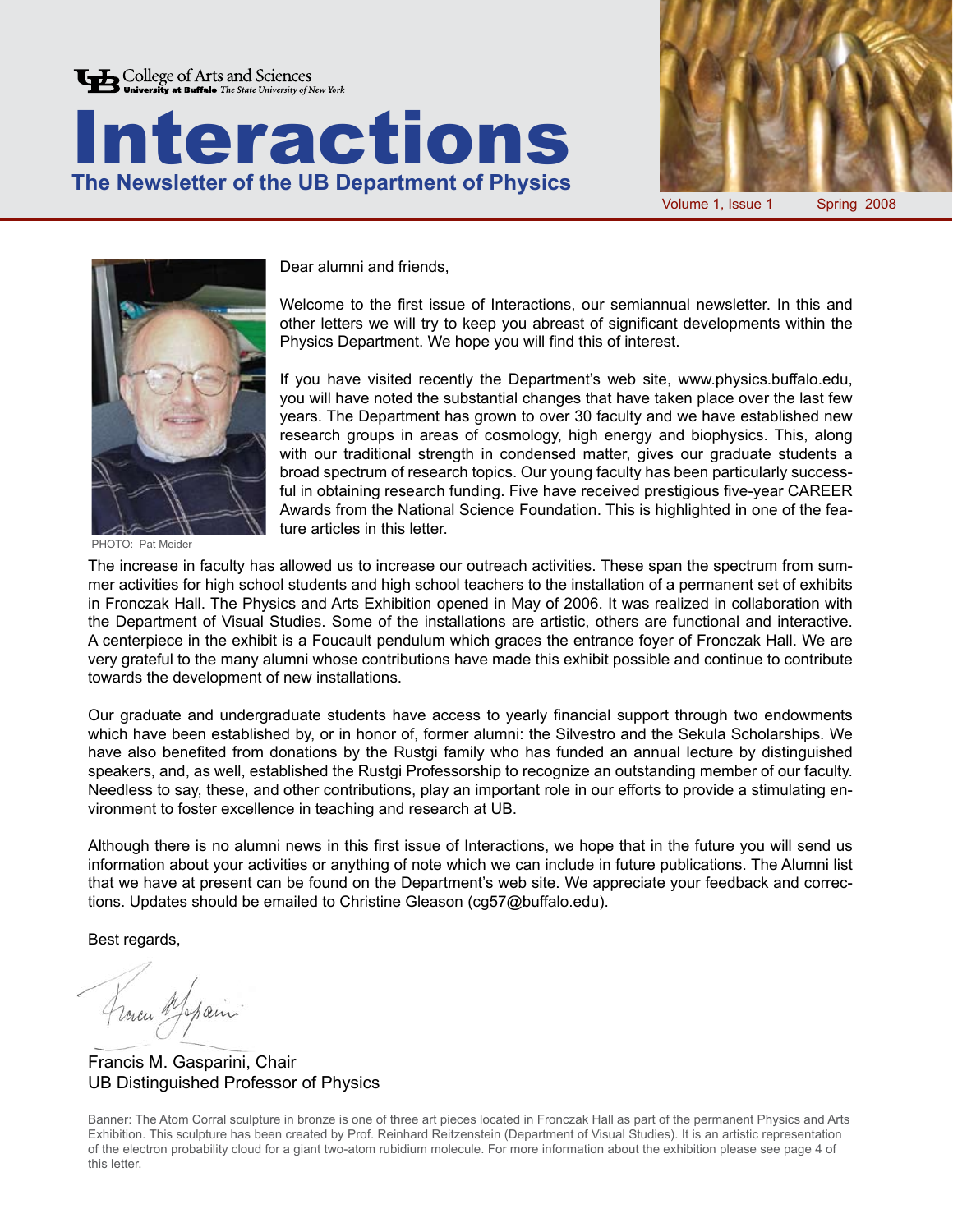# Faculty in Focus



#### Studies of the Early Universe at UB

*By Dr. Will Kinney*

I study the structure and origin of the universe. While this might seem to be a subject more suited to a philosopher than a physicist, an array of amazing new techniques in astronomy have opened an unprecedented window onto the first moments of time. Robotic telescopes have made possible surveys which are in the process of creating the first three-dimensional maps of the universe on scales of billions of light years. Super-cold satellite detectors in orbits beyond the moon are making high-precision measurements of patterns in the faint glow of light left over from the Big Bang, called the Cosmic Microwave Background. Hidden in these patterns of light and matter are clues to the nature of the universe at its very beginning, in the very hot and very dense soup of the Big Bang. To understand the conditions near the Big Bang, we must understand physics at extreme energies. These conditions are studied in particle accelerators such as the Large Hadron Collider (LHC), which is beginning operation this year in Geneva, Switzerland. Motivated by particle physics, the leading theory of the very early universe is known as inflation. Inflation proposes that about a trillionth of a trillionth of a trillionth of a second after the beginning of time, the universe underwent a period of geometrically multiplying expansion, so rapid that "virtual" particles were ripped out of the quantum vacuum of empty space and pulled apart faster than the speed of light. These quantum fluctuations in the earliest moments of the universe left behind echoes which we can measure today in the patterns of galaxies in space, and in the light left over from the Big Bang. This new cosmology is a bridge between the Outer Space of stars and galaxies, and the Inner Space of fundamental particles and forces. We are learning amazing things about both.



The early universe was composed of a 'Primordial Soup' of fundamental particles. These conditions are recreated today in particle accelerators such as the Tevatron at Fermilab in Chicago, and the LHC at CERN in Switzerland.



Dr. Will Kinney, Assistant Professor of Physics, joined the Physics Department in 2003. Visit www.physics.buffalo.edu/whkinney for more information. PHOTO: Patty Wallace



Dr. John Ho, Interim Vice Provost for Graduate Education and Dean of the Graduate School, SUNY Distinguished Service Professor. PHOTO: Patty Wallace

### Physics Faculty Serve in Key Administrative Positions

*By Dr. Frank Gasparini*

The Department of Physics is in an unusual situation whereby 3 of its faculty serve in UB administrative positions: John Ho is the Dean of the Graduate School and the Iterim Vice Provost for Graduate Education, Jorge Jose is Vice President for Research and Bruce McCombe is Dean of the College of Arts and Sciences. John Ho is a SUNY Distinguished Service Professor and has served previously for many years as Associate Dean in the former College of Natural Science and Mathematics and in the College of Arts and Sciences. Jorge Jose joined our Department as a full professor from Northeastern University when he was recruited for the VPR position. He oversees the whole research enterprise at UB. Bruce McCombe, SUNY Distinguished Professor, also served as Physics Chair, Dean of the Graduate School and Associate Dean in CAS before his present position. The College of Arts and Sciences is the largest college at UB comprising about 30 departments and about 500 faculty.



Dr. Jorge Jose, Vice President for Research and Professor of Physics



Dr. Bruce McCombe, Dean, College of Arts and Sciences, SUNY Distinguished Professor

Banner:

The Physics Department is growing in size and diversity: Since 2003, 14 new faculty in condensed matter physics, biophysics, cosmology, and experimental high-energy physics joined the Physics Department: Dr. Will Kinney (2003, cosmology), Dr. Jong Han (2003, condensed matter theory). Hao Zeng (2004, condensed matter experiment) , Dr. Avto Kharchilava pictured above (2005, high-energy experiment) , Dr. Ia Iashvili, pictured above (2005, high-energy experiment), Dr. Peihong Zhang (2005, condensed matter theory), Dr. Igor Zutic (2005, condensed matter theory), Dr. Jorge Jose (2005, biophysics), Dr. Karl Ecklund (2006, high-energy experiment), Dr. Arnd Pralle (2006, biophysics), Dr. Sambandamurthy Ganapathy (2006, condensed matter experiment), Dr. Dejan Stojkovic (2007, cosmology), Dr. Wenjun Zheng (2007, biophysics), Dr. Gottfried Strasser (2007, optolectronic devices, semiconductors, nano science)

PHOTO: Patty Wallace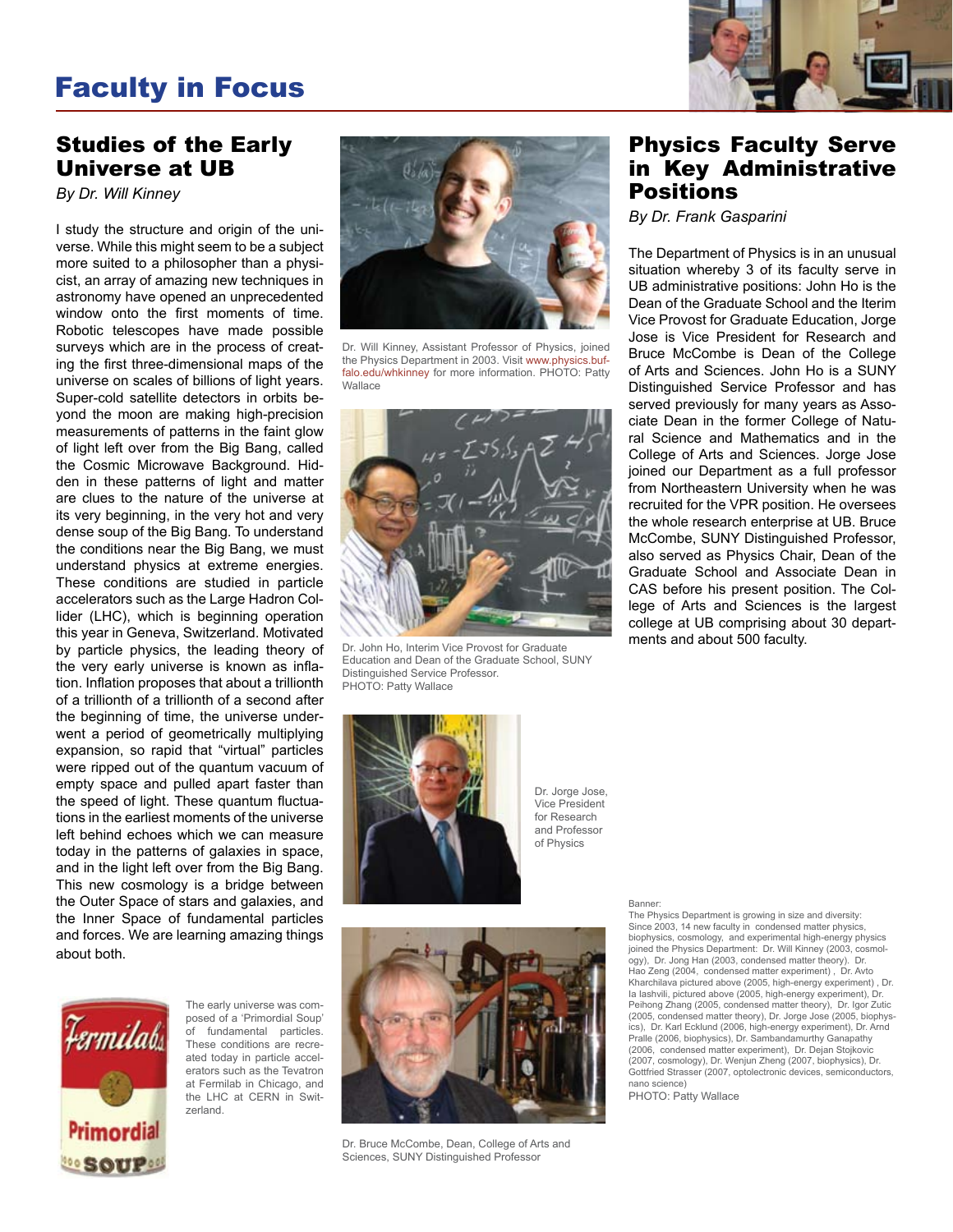# Rustgi Professorship

### Professor Athos Petrou, first Moti Lal Rustgi Professor

*By Dr. Frank Gasparini*



Professor Moti Lal Rustgi, Professor of Physics at UB 1966-1992.

The Rustgi Professorship was established through a permanent endowment by the Rustgi family to honor the memory of our former colleague Professor Moti Lal Rustgi. Moti was a dedicated member of our department who over a period of 26 years made outstanding contributions through his research, teaching and service. His theoretical research ranged over many fields. The majority of his work was in nuclear and atomic physics, especially in the study of photodisintegration of the deuteron. In condensed matter he studied semiconductor quantum well structures, and in biophysics he examined absorption of RF radiation in biological systems. Moti taught the full range of graduate courses in the department and served for many years as Director of Graduate Studies. The appointment of one of our faculty to this title is recognition of outstanding scholarship and leadership.

Professor Athos Petrou has been named as the first Rustgi Professor in recognition of his scholarly experimental work in the field of magnetic effects in semiconductors including the most recent work on spin injection from ferromagnetic materials into indium arsenide dots; and, for his constant and tireless involvement in the administration of the Physics Department, in its graduate program, and in its undergraduate teaching mission.

Athos' research has been funded over the years by over \$4.9 M from federal agencies. He has trained 14 PhD students and 15 Masters students. He has also been recognized for the high quality of his teaching with the SUNY Chancellor's Award for Excellence in Teaching, and has been recognized by his peers by being elected Fellow of the American Physical Society. He has served for many years as Director of Graduate Studies, and has been principally responsible for the management and operation of the introductory physics laboratories.

### Spintronics at UB

*By Dr. Athos Petrou*

Research in my group during the last ten years has concentrated on the emerging field of spintronics. In particular we study injection of spin-polarized carriers into semiconductor heterostructures. The devices for this work are provided by Drs. H. Luo and G. Strasser (UB), Dr. B.T. Jonker (Naval Research Lab) , and Dr. S. Holmes (Toshiba-UK). Various techniques such as photoluminescence, electroluminescence, optical pumping, and Hanle spectroscopies are employed. The experiments are carried out in the 5-300K temperature range in the presence of magnetic fields. The emphasis of this research is on devices known as "spin-LEDs". These are light emitting diodes which incorporate a magnetic contact that injects spin-polarized electrons into a p-i-n junction. Unpolarized holes are injected from the substrate. Electron and hole pairs recombine at the active site of the device emitting a photon. The recombination takes place either in a quantum well or in a layer of self-assembled quantum dots (QD) The degree of circular polarization of the emitted light is used to determine the spin polarization of the injected electrons. The purpose of the work is two-fold. The first objective is to optimize spin-LEDs as a method of practical and accurate measurement of the degree of spin polarization of the injected carriers. Several spin-LEDs have been explored as part of this effort. These include devices that utilize ZnMnSe, Fe, and CdCrSe magnetic contacts. The second objective is to use the spin-LEDs as research tools to investigate the spindependent properties of particular nanostructures. For example spin-LEDs that incorporate a layer of InAs QDs have been used to study the effect of spin imbalance in the QDs generated by the injected spin polarized electrons. This particular work is being carried out with theoretical support by Dr. P. Hawrylak and his co-workers (NRC-Canada).



Dr. Athos Petrou, Rustgi Professor of Physics, and Dr. Robert Mallory (now at Lockheed Martin, Syracuse), one of his former graduate students. PHOTO: Patty Wallace



#### **Editors:**

Dr. Doreen Wackeroth Dr. John Cerne

**Design and Production:** Renee Ruffino Chu F. Chan

#### **Website:**

www.physics.buffalo.edu/newsletter

#### **Contact:**

Comments about the newsletter, or information about yourself for our Alumni News section, may be sent to Christine Gleason via e-mail cg57@buffalo.edu or mailed to:

> Christine Gleason Department of Physics University at Buffalo 239 Fronczak Hall Buffalo, NY 14260

**Thanks to:** CAS Development office for financial support

Banner:

The generosity of the Rustgi family extends to the Moti Lal Rustgi Memorial Lecture, a program that brings internationally regarded researchers to the UB campus. The lecture program was established in 1993, and since its inception, has included four Nobel Laureates. This year's lecture was held on April 4 by Dr. Lee Smolin (Perimeter Institute). Visit www.physics.buffalo. edu for more information. POSTER: Renee Ruffino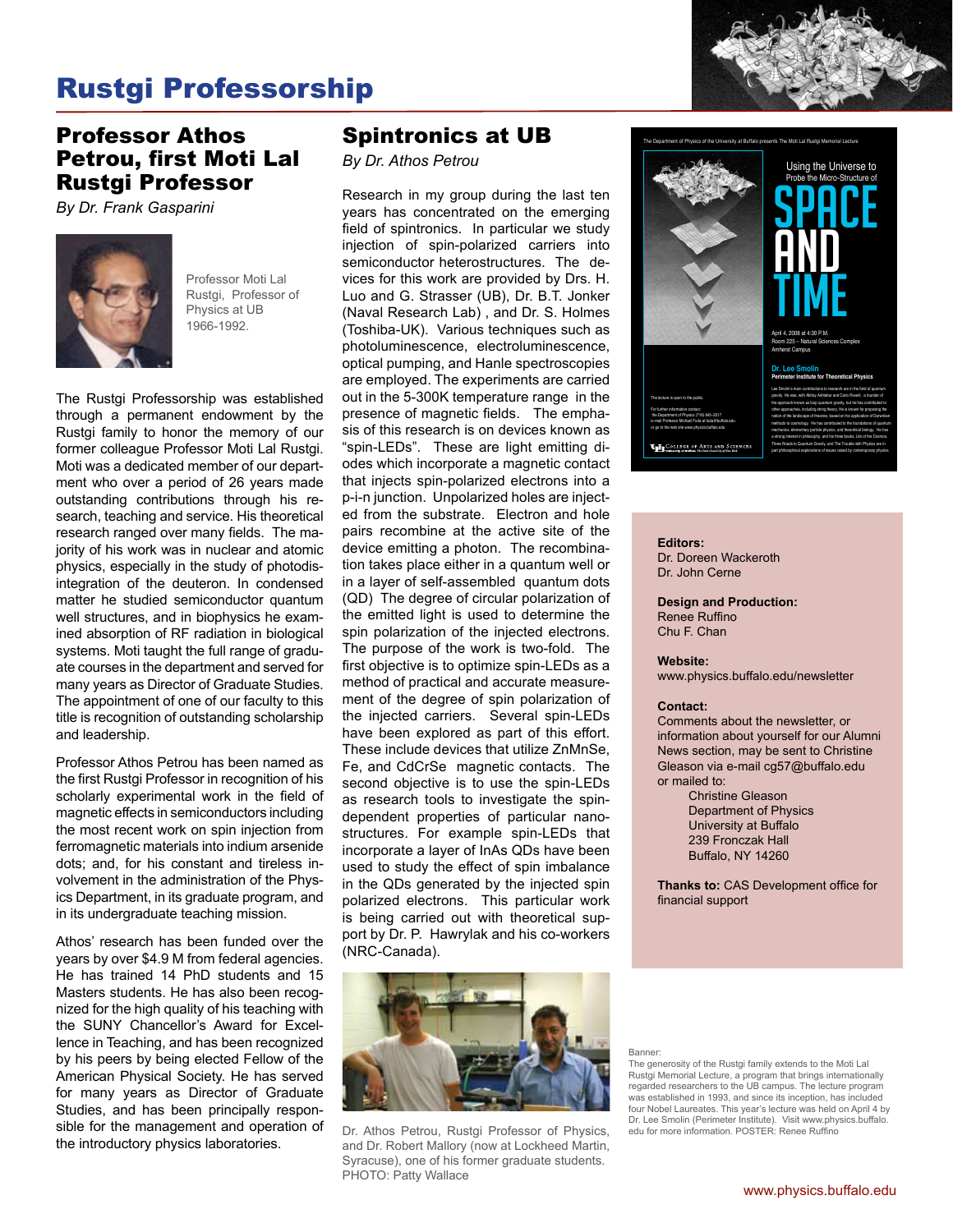## Physics & Arts

#### Opening of the Physics and Arts Exhibition in May 2006

*By Dr. Doreen Wackeroth*

On the occasion of the International World Year of Physics 2005, the idea was born to install a permanent Physics and Arts Exhibition in Fronczak Hall, to help demystify physics, and pronounce its omnipresence in our modern world. A unique collaboration

of UB physicists, Ulrich Baur, John Cerne, Andrea Markelz, Michael Ram, and Doreen Wackeroth, and UB artists, Gary Nickard and Reinhard Reitzenstein, designed and created the initial exhibit, consisting of a 3-story high Foucault pendulum, three interactive physics demonstrations, a camera obscura, a computer welcome kiosk with physics simulations, and six murals, as well as three artistic sculptures. Using art in a physics exhibition is a formidable vehicle to make this 'hard science' more accessible, less intimidating, and to reach wider audiences. It helps to engage the public in a dialog about physics in general and the research done at UB in particular in an inspiring and non-intimidating setting.

The Physics and Arts Exhibition was made possible by the generous support of our alumni. Sponsors include Dr. Ashok Kaveeshwar and Mrs. Tuti Kaveeshwar, the CAS Office of the Dean, Ohmcraft, angel. com, and the American Physical Society.

The creation and opening of the Physics and Arts Exhibition received wide coverage in the print and TV media. It has since successfully engaged our students when used as a teaching tool, attracted visitors from the local community and beyond, and will continue to be one of the most effective outreach activities for the Physics Department and the University. Information about the exhibition, its sponsors, and photographs documenting the creation of the installations can be found at www.physics.buffalo. edu/ubexpo. To inquire about guided tours please send email to ubexpo@gmail.com.



Michael Ryan, Vice Provost for Undergraduate Education, releases the cord to set the Foucault Pendulum in motion. The bob of the pendulum has been created in the shape of an atomic f-orbital by UB artist Reinhard Reitzenstein. PHOTO: Patty Wallace



John Cerne, Associate Professor of Physics, demonstrates the Foucault pendulum exhibit to a visitor at the exhibition opening. One of the murals created by Prof. Nickard and Renee Ruffino, Adjunct Professor of Communication Design and Creative Design Director for the CAS, can be seen in the background above the elevators. The model of the Foucault pendulum in the foreground was designed and built by Dr. Cerne and Kevin Cullinan (CAS Machine Shop). PHOTO: Patty Wallace



This interactive spectrometer exhibit challenges the visitor to identify the gas used in the light source by comparing the spectrum of lines with a displayed 'Spectrum Analysis' poster. Physics undergraduate students used a historic spectrometer in the design of this exhibit. All exhibits have been built by the CAS Machine Shop.



Prof. Gary Nickard and his sculpture *Tachyonic Antitelephone* displayed at the Physics and Arts Exhibition in the foyer of Fronczak Hall. PHOTO: Patty Wallace

Banner:

A Physics and Arts Exhibition in the making: in the foundry with Reinhard Reitzenstein. The foundry process is called lost wax casting in plaster investment molds. Bronze pours roughly at 2150 degrees Farenheit. The molds receive the molten bronze, which chills within about 30 minutes. When the molds are broken open the final form of the bronze bob for the Foucault Pendulum is revealed. For more pictures visit www.physics.buffalo.edu/ubexpo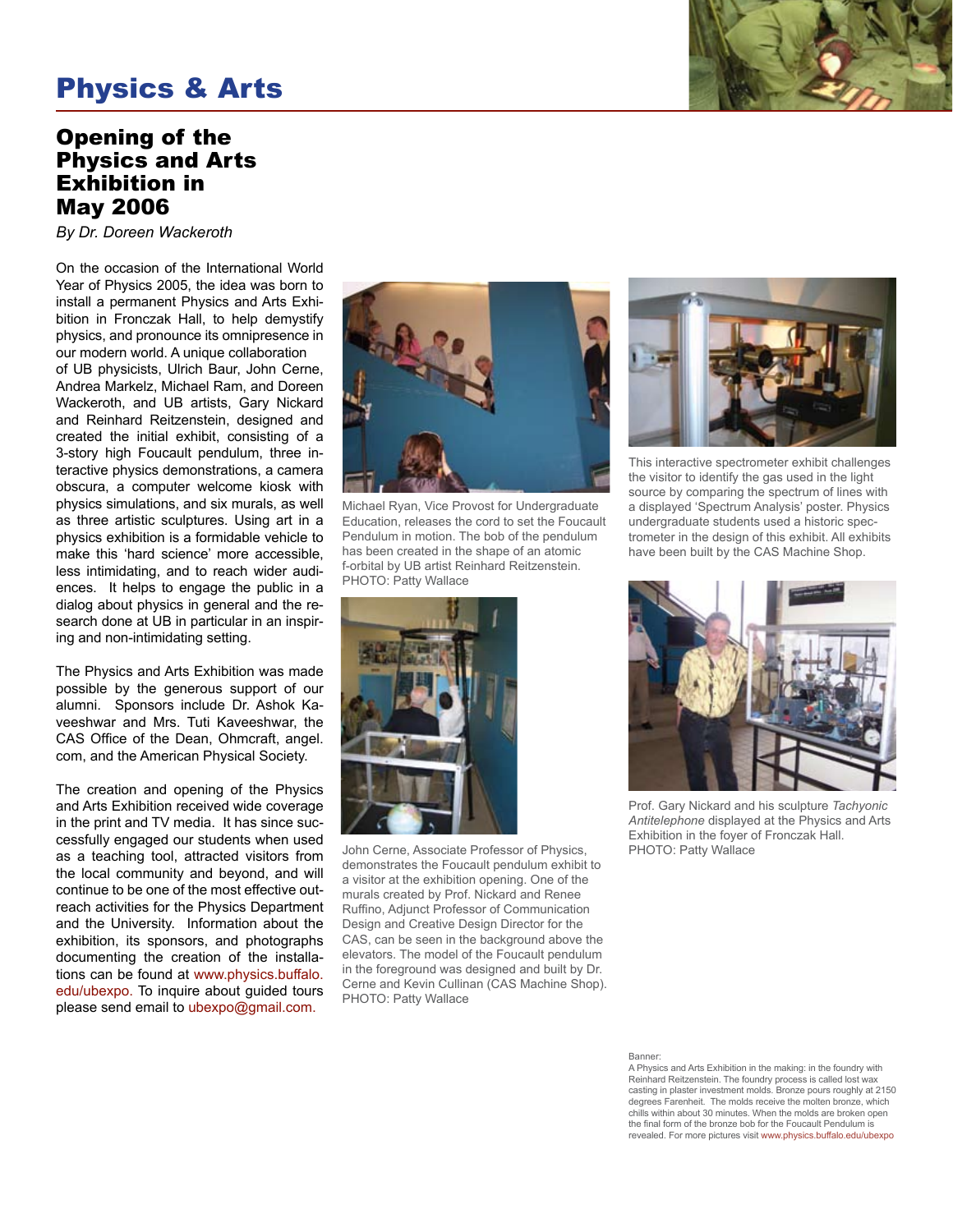# **Outreach**



## Physics and Arts Summer Institute

*By Dr. Doreen Wackeroth*

In Summer 2006, I inaugurated the Physics and Arts Summer Institute (PASI), which is the start of a regular summer project for high-school students, mentored by a highschool teacher, to continually add new elements to the permanent Physics and Arts Exhibition in Fronczak Hall. This project is sponsored by the Department of Physics and by the education and outreach portion of my National Science Foundation CA-REER award. Under the direction of high school physics teacher Craig Uhrich (Depew High School) and a UB undergraduate physics major, Tim Szczykutowicz (PASI'06) and James O'Leary (PASI'07), students attending the Institute designed a new exhibit and explanatory materials to go with the exhibit, including posters, web pages and audio tours. In addition to learning about advanced physics topics, such as electromagnetism, special relativity and particle physics, the students also learn about the role of art in science and vice versa. Professor Gary Nickard and artist Patty Wallace both lectured at the Summer Institute. Patty Wallace's instructions in flash animation, for instance, provided the students with the necessary tools to develop artistic representations of scientific content. During PASI '06, the high-school students created an exhibit involving a spark chamber that detects cosmic rays, designed by Prof. Gary Nickard. The second PASI in Summer 2007 was dedicated to the development of a particle accelerator exhibit, which presents research in particle physics, in particular, at the CERN Large Hadron Collider. The students created artistic visualizations of a Higgs event in a LHC detector and an interactive model of an accelerator. We are presently preparing for PASI 2008, whose participants will create an exhibit on Symmetry, a concept common to science and art. For more information about PASI, please visit www.physics.buffalo.edu/pasi.



PASI'07 participants in front of Wilson Hall during a one-day field trip to the Fermi National Accelerator Laboratory (Fermilab) near Chicago. Fermilab was founded by Robert Wilson, a physicist and artist, and examples of his artistic work are displayed throughout the laboratory. Fermilab is the location of the world's most powerful particle accelerator, at least until the Large Hadron Collider at Cern, Switzerland, turns on this year. PHOTO: Gary Nickard



An Einstein slide show lights up Fronczak Hall at the World Year of Physics 2005 event Physics Enlightens the World.

PHOTO: Courtesy of UB Spectrum.



Dr. John Cerne, a.k.a. Professor Einstein, rides on a light wave across campus at the Physics Enlightens the World event.

## Physics enlightens the World at UB

*By Dr. John Cerne*

On April 18, 2005, the 50th anniversary of Albert Einstein's death in Princeton, New Jersey and the 100th anniversary of his "miracle year" when he published seminal papers on the photoelectric effect, special relativity, and Brownian motion, the Department of Physics participated in a world-wide light relay. The relay began with the lighting of the stadium lights at Princeton University, and headed westward, through Buffalo, around the world in 24 hours. Part of the relay was guided by visual contact, but it was mostly controlled over the internet. The celebration at UB included a barbecue, Einstein slide show projected on Fronczak Hall, and a light relay across campus that began with the lighting of our own stadium lights. With the enthusiastic help of the Center for the Arts production staff and over 100 participants, Professor Einstein helped to light the way across campus as well as share a few words about this important day. For more details, see http://www.physics. buffalo.edu/wyp.html and http://spectrum. buffalo.edu/article.php?id=20549.

Banner:

A high school student explores the Wimshurst machine of the cosmic ray shower display at a guided tour of the Physics and Arts Exhibition in Fronczak Hall at UB's Science Exploration Day that targets WNY high-school students interested in science. The cosmic ray shower display was designed by PASI'06 participants, and built by the CAS Machine Shop.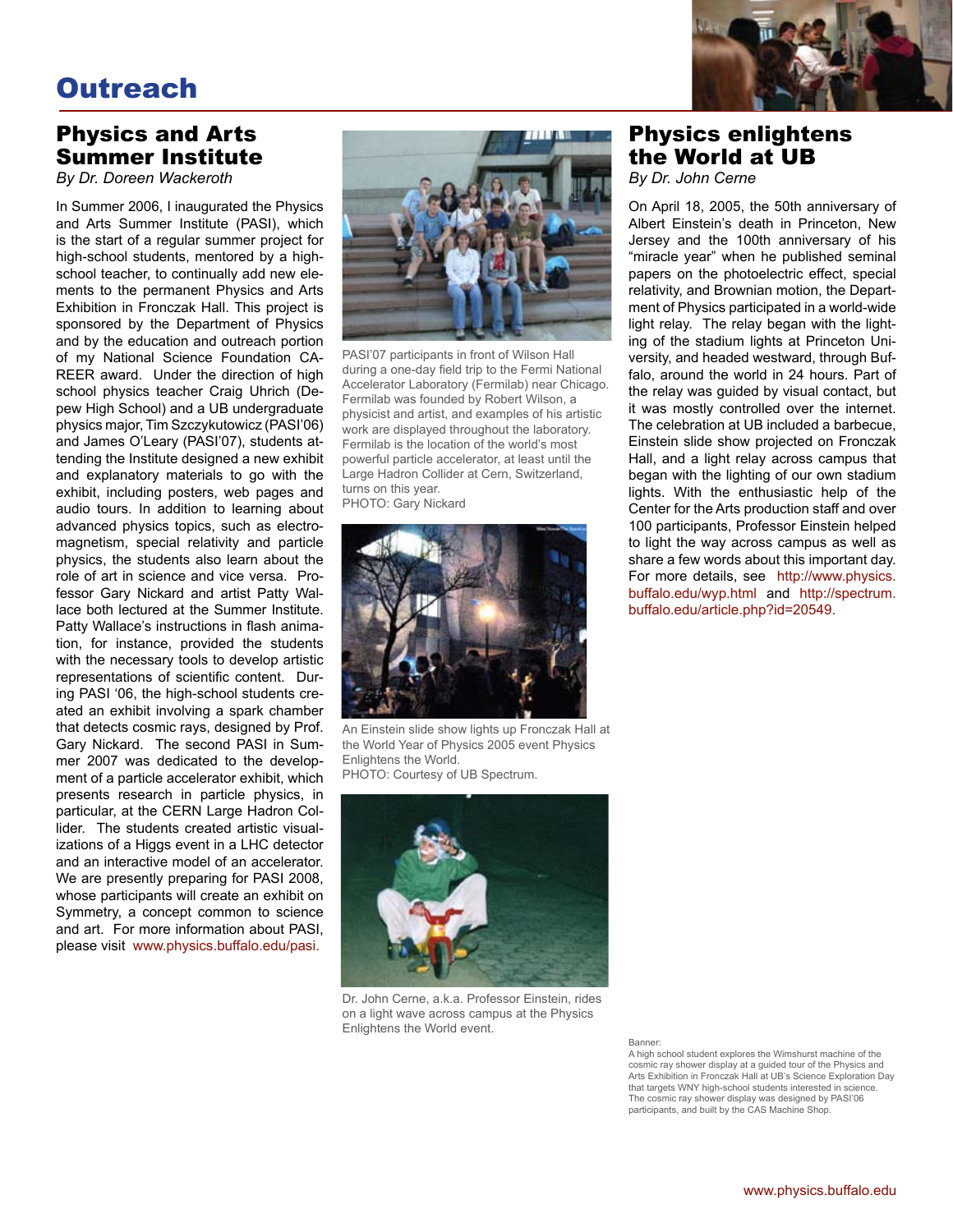### Five NSF CAREER Awards for the Department of Physics

*By Dr. Doreen Wackeroth*

Since 2004, when Dr. Andrea Markelz, Associate Professor of Physics, received the first NSF CAREER award in the Department of Physics, four more physics faculty members have received this award: John Cerne, Doreen Wackeroth, Igor Zutic and Hao Zeng. The Faculty Early Career Development Award, or CAREER award, is the NSF's prestigious recognition of new faculty achievement in both teaching and research. Five-year grants ranging up to \$600,000, CAREER awards encourage principal investigators to combine their research projects with an educational element; proposals must tie research to pedagogical applications in the natural sciences.

Dr. Cerne's CAREER grant is funding his experimental study of "strange metals" such as high-temperature superconductors and magnetic semiconductors. Dr. Markelz, a biophysics experimentalist, is developing revolutionary new techniques to determine how protein flexibility affects protein function. Dr. Wackeroth, a theoretical particle physicist, is working on predictions of the Standard Model and its supersymmetric extensions for high-energy collider experiments. Dr. Zutic, a condensed matter theorist, is working on spin transport and spintronic devices, which may lead to new advances in electronics using nanotechnology. Dr. Zeng's CAREER grant, is funding his experimental research of nanoscale materials and devices. More information about the department's research activities can be found at www.physics.buffalo.edu. See also the full article in The Reporter at www.buffalo.edu/reporter/vol37/vol37n26/ articles/CAREERAwards.html.

#### UB SPS Chapter selected as Outstanding SPS Chapter for 2006/2007 *By Dr. John Cerne*

The UB Society of Physics Students (SPS) Chapter was one of five selected in the state of New York to receive an Outstanding Chapter Award. The criteria for the award included attending professional meetings, outreach to the public about physics, community service, and participation in social events. SPS here at UB has been active in tutoring, building a battle-bot and solar cooker, traveling to Cornell's particle accelerator and the Niagara Power Authority for tours, and hosting faculty and student presentations. The club's tutoring of lower level physics courses had made their undergraduate library (Fronczack 337) a regular stop for many introductory physics students. Twice a semester they host faculty talks, where there is always pizza, open to anyone interested. During meetings, the club shares their summer research experiences with each other and shares advice about getting into summer research opportunities and graduate schools. Please check out: http://www.spsnational.org/programs/ awards/2007/oca.htm.



Members of UB's Society of Physics Students (SPS) (from left to right): Dan Crowe, Jen Schanke, Bill Falls, Nicholas DeMeglio, Brian Marsh, Stephen Raiman, Alex Kitt, Tim Szczykutowicz, Jonathan Schuster, George Lindberg.



### 2008 LHCTI fellowship goes to UB graduate student

*By Dr. Doreen Wackeroth*

Catherine Bernaciak, a graduate student in the High-Energy Physics/Cosmology (HEP-COS) group in the Physics Department, is the recipient of the prestigious \$40,000 Large Hadron Collider Theory Initiative (LH-CTI) Graduate Fellowship. In 2005 the National Science Foundation established the LHC Theory Initiative, recognizing the need for additional support of young theoretical particle physicists that work on computations relevant for physics at CERN's Large Hadron Collider (LHC). This year the LH-CTI awarded one postdoctoral, one graduate and four travel fellowships. The winners were selected through a national competition. Catherine is a native of Pittsburgh, PA, and received her B.S. in Physics from West Virginia University in 2003. She came to UB in the fall of 2004 and plans to graduate in 2011. Catherine's research aims to improve predictions for electroweak observables that are important for the indirect search for the Higgs boson and for the detection of new physics at the LHC. The fellowship provides funds to underwrite the costs of her research, computing and travel needs. The official press release and more information about UB's HEPCOS group can be found at www.physics.buffalo.edu/hepcos.



Catherine Bernaciak, a graduate student in the Physics Department, wins the 2008 LHCTI graduate student fellowship. PHOTO: Pat Meider

Banner:

Physics major Tim Szczykutowicz wins a Society of Physics Students (SPS) leadership scholarship. Tim is a senior physics major planning on graduating in May 2008 with a bachelors in physics and a minor in mathematics. He was one of 18 students nationally to receive a SPS leadership scholarship for 2007. For the last two years Tim has been SPS president and has organized trips to Cornell's particle accelerator and the Niagara power authority. While Tim has been president, UB's SPS chapter was recognized nationally as an outstanding chapter for 2007. Tim plans on attending graduate school for medical physics starting Fall 2008.



The five NSF CAREER awardees (from left to right): front row: A. Markelz, D. Wackeroth, H. Zeng back row: J. Cerne, I. Zutic. PHOTO: Nancy J. Parisi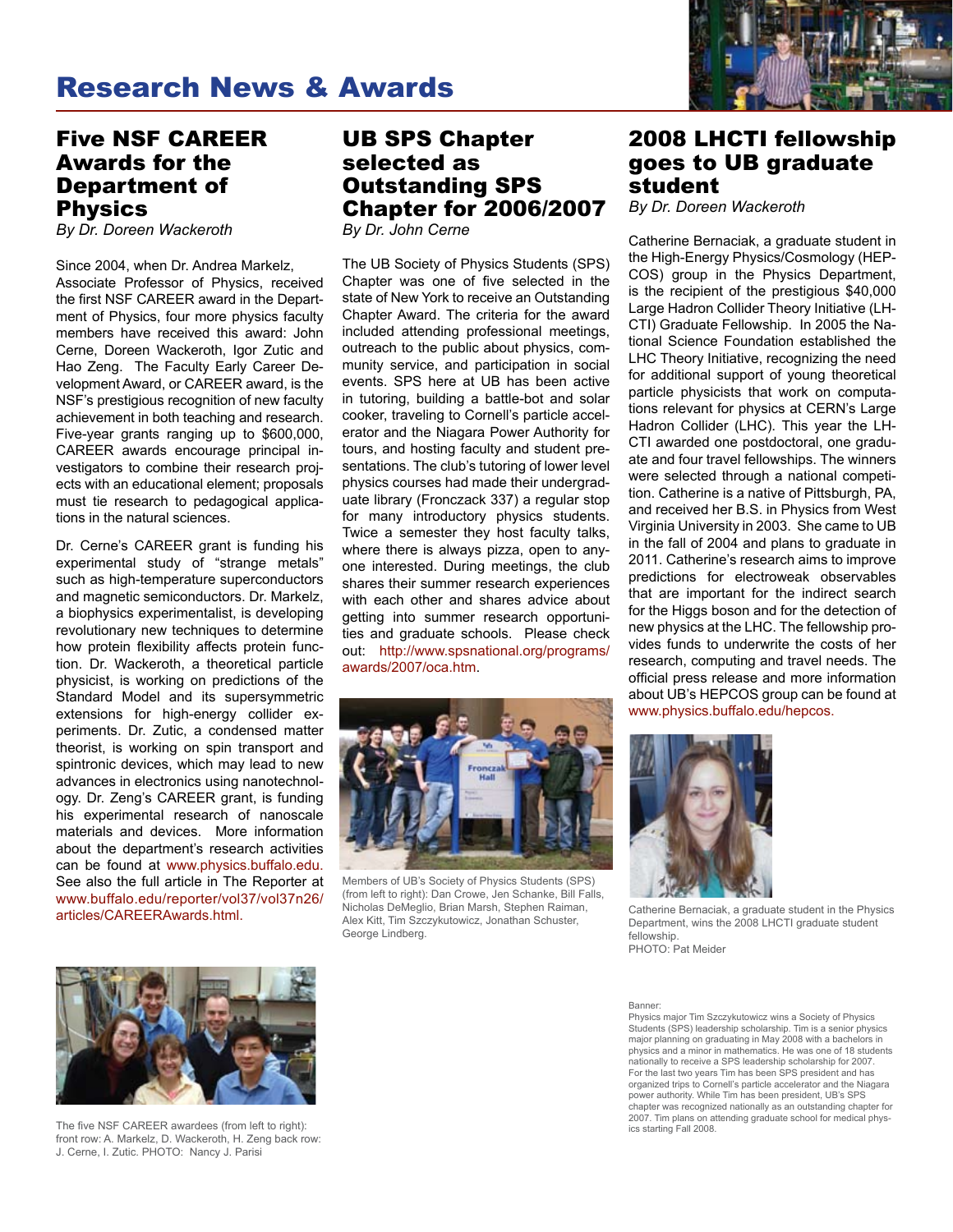# Events



### First Physics Open House at UB

*By Dr. Andrea Markelz*

Curious about what is going on in the UB Physics Department these days? As part of an effort to educate the community on the latest cutting edge science happening at UB, the Department has started a new annual event, the UB Physics Open House. While UB has always had an open house in the fall and Preview Day in the spring, these events were primarily aimed at prospective undergrads and incoming students. The

Department wanted to make these days public events that not only serve to showcase our programs for prospective students, but also give the community an opportunity to have fun learning physics. The first physics open house was Saturday Oct. 20, 2007. The day starts with general orientation presentations that include information for prospective graduate students and undergraduate students but also a few large scale demonstrations with shocking results! The groups then go on research lab tours, a multimedia show on high energy and cosmology physics, or the Physics and Arts Exhibit tour. Refreshments give our visitors a chance to mingle with the current undergrad and grad students presenting posters of their research as well as with faculty. We finish with a raffle for a Starbucks card for one of our registered visitors. If you didn't make it this year, please keep an eye and ear open for next year's announcements and join us for the fun.



Dr. Xuedong Hu, Associate Professor of Physics, presents the work of his research group at the first UB Physics Open House.



Dr. Mark Kimball, postdoctoral research associate in Dr. Gasparini's group, explains his research to one of the Physics Open House participants.



Dr. Gasparini and two of the Department's graduate students, Jeffrey Haffner (left) and Chase Ellis (right), at the Physics Open House. In the background Dr. Markelz, Dr. Pralle and Yun-Hsiang Hsu, one of Dr. Pralle's graduate students, discuss a research poster.

#### Events Calendar

April 4, 2008, 4:30 pm, 225 NSC: Rustgi Lecture by Dr. Lee Smolin (Perimeter Institute) on *Using the Universe as a Microscope to Probe the Micro-structure of Space and Time* www.physics.buffalo.edu/ talks/Rustgi-Lectures\_list.html#2008

May 14-16, 2008, 120 Clemens Hall: The LoopFest VII, an international workshop on Radiative Corrections for the ILC and LHC www.physics.buffalo.edu/loopfest7

June 28, 2008: The Ride For Roswell, join the UB Physics Department team for a bike ride to raise money for the Roswell Park Cancer Institute www.rideforroswell.org

July 21 – August 8, 2008: Physics and Arts Summer Institute (PASI) 2008 for high school students www.physics.buffalo.edu/pasi

Fall 2008: Fall Open House, guided tours of the Physics and Arts Exhibition in Fronczak Hall

#### Support the Department of Physics Programs

#### *By Roma Mandzyk*

Spring is the time when many of UB's alumni and friends make gifts to the University. If you are one of those people, we thank you for your generous support. The College of Arts and Sciences' Development Office would be happy to help you establish a new gift, or add your support to an existing fund, such as the ones listed below. To contribute your support electronically, visit www.physics.buffalo.edu and click the Support Physics button on the top right. Please contact Christine Gleason in the Physics Department at 716.645.2017 x112 or via e-mail cg57@buffalo.edu or you may contact Deborah McKinzie in the Development Office at (716) 645-6000, ext 1503, or via email at mckinzie@buffalo.edu with any questions.

#### **Physics Department Funds**

#### **Physics Excellence Endowment:**

Supports recruitment and recognition of outstanding students, outreach to the community, upper level experimental laboratories, undergraduate research projects, and activities of The Society for Physics Students.

**Frank B. Silvestro Endowment Fund:** Established in 2000 by Mr. Frank Silvestro, BA 1962, MA 1968 the fund supports outstanding students with financial need. Currently used for the support of graduate students.

**Dr. Stanley T. Sekula Memorial Scholarship Fund:** Established in 1990 by Mrs. Anne H. Sekula, honoring the memory of Dr. Stanley T. Sekula, BA 1951, and used to recognize outstanding undergraduates with financial need.

**Moti Lal Rustgi Professorship in Physics:** Endowed by the Rustgi family in 2006 to honor the late Professor Moti Lal Rustgi. Provides support for the Rustgi Professor, currently held by Professor Athos Petrou.

**Moti Lal Rustgi Memorial Lectureship Fund:** Established in 1993 by the Rustgi family, the fund supports an annual lecture by distinguished researchers.

**Ta-You Wu Lectureship Fund:** Established in 2008 by Professor Yung-Chang Lee in remembrance of the late Professor Ta-You Wu, who was a key member of the Department from 1966 to 1978.

**Year of Physics Exhibition:** This interactive permanent exhibition in Fronczak Hall opened in 2006, and was funded by alumni. It is one of the Department's most effective outreach initiative. Support will allow continued evolution, development, and upgrade.

Banner: The LoopFest series of workshops started in 2002 as an international workshop on precision calculations and radiative corrections for a future International Linear Collider. Since then Drs. Ulrich Baur and Doreen Wackeroth have co-organized six LoopFest meetings at leading US institutions, such as the Brookhaven National Laboratory, the Kavli Institute for Theoretical Physics at UC Santa Barbara, the Stanford Linear Accelerator Center and the Fermi National Accelerator Laboratory. At the LoopFest meetings leading experts in collider phenomenology from around the world discuss in detail complex calculations in Quantum Field Theory.